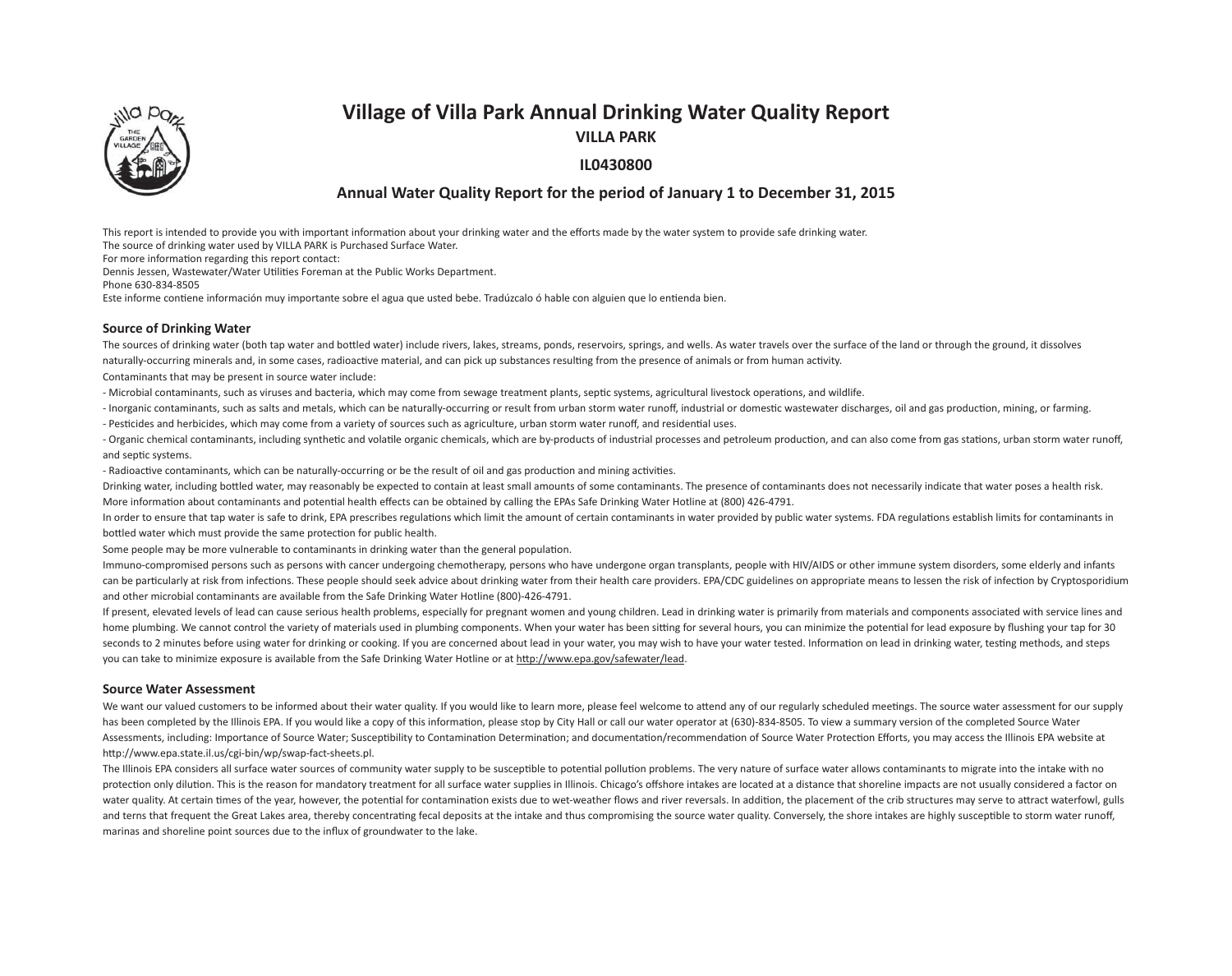# **2015 Regulated Contaminants Detected**

#### **Lead and Copper**

Definitions:

Action Level Goal (ALG): The level of a contaminant in drinking water below which there is no known or expected risk to health. ALGs allow for a margin of safety. Action Level: The concentration of a contaminant which, if exceeded, triggers treatment or other requirements which a water system must follow.

| <b>Lead and Copper</b> | Date Sampled | <b>MCLG</b> | <b>Action Level (AL)</b> | 90 <sup>th</sup> Percentile | # Sites Over AL | <b>Units</b> | <b>Violation</b> | Likely Source of Contamination                                                                                |
|------------------------|--------------|-------------|--------------------------|-----------------------------|-----------------|--------------|------------------|---------------------------------------------------------------------------------------------------------------|
| Copper                 | 06/2014      | 1.3         | ᆠ                        | 0.046                       |                 | ppm          |                  | Erosion of natural deposits; Leaching from<br>wood preservatives; Corrosion of household<br>plumbing systems. |
| Lead                   | 06/2014      |             | ᆠ                        | 3.4                         |                 | ppb          |                  | Corrosion of household plumbing systems;<br>Erosion of natural deposits.                                      |

#### **Water Quality Test Results**

Maximum Contaminant Level Goal or MCLG: The level of a contaminant in drinking water below which there is no known or expected risk to health. MCLGs allow for a margin of safety.

Maximum Contaminant Level or MCL: The highest level of a contaminant that is allowed in drinking water. MCLs are set as close to the MCLGs as feasible using the best available treatment technology.

Maximum residual disinfectant level goal or MRDLG: The level of a drinking water disinfectant below which there is no known or expected risk to health. MRDLGs do not reflect the benefits of the use of disinfectants to control microbial contaminants.

Maximum residual disinfectant level or MRDL: The highest level of a disinfectant allowed in drinking water. There is convincing evidence that the addition of a disinfectant is necessary for control of microbial contaminant Definitions: The following tables contain scientific terms and measures, some of which may require explanation.

ppb: micrograms per liter or parts per billion - or one ounce in 7,350,000 gallons of water.

na: not applicable.

Avg: Regulatory compliance with some MCLs are based on running annual average of monthly samples.

ppm: milligrams per liter or parts per million - or one ounce in 7,350 gallons of water.

| <b>Disinfectants and</b><br><b>Disinfection By- Products</b> | <b>Collection Date</b> | <b>Highest Level</b><br>Detected | Range of Levels<br><b>Detected</b> | <b>MCLG</b>              | <b>MCL</b> | <b>Units</b> | Violation | <b>Likely Source of Contamination</b>     |
|--------------------------------------------------------------|------------------------|----------------------------------|------------------------------------|--------------------------|------------|--------------|-----------|-------------------------------------------|
| Chlorine                                                     | 12/31/2015             | 0.9                              | $0.7 - 1$                          | $MRDLG = 4$              | $MRDL = 4$ | ppm          |           | Water additive used to control microbes.  |
| Haloacetic Acids HAA5                                        | 2015                   | 15                               | $0 - 23.6$                         | No goal for the<br>total | 60         | ppb          |           | By-product of drinking water disinfection |
| <b>Total Trihalomethanes</b><br>(TTHM)                       | 2015                   | 34                               | $22.83 - 37.46$                    | No goal for the<br>total | 80         | ppb          |           | By-product of drinking water disinfection |

#### **Regulated Contaminants**

| <b>Inorganic Contaminants</b> | <b>Collection Date</b> | <b>Highest Level</b><br><b>Detected</b> | Range of Levels De-<br>tected | <b>MCLG</b> | <b>MCL</b> | <b>Units</b> | Violation | <b>Likely Source of Contamination</b>                                                                                            |
|-------------------------------|------------------------|-----------------------------------------|-------------------------------|-------------|------------|--------------|-----------|----------------------------------------------------------------------------------------------------------------------------------|
| Barium                        | 01/2014                | 0.075                                   | $0.046 - 0.075$               |             |            | ppm          | N         | Discharge of drilling wastes; Discharge from metal<br>refineries; Erosion of natural deposits.                                   |
| Fluoride                      | 01/2014                | 1.18                                    | $1.14 - 1.18$                 |             | 4.0        | ppm          | N         | Erosion of natural deposits; Water additive which<br>promotes strong teeth; Discharge from fertilizer<br>and aluminum factories. |
| Iron                          | 01/2014                | 4.8                                     | $0.18 - 4.8$                  |             | 1.0        | ppm          | N         | This contaminant is not currently regulated by the<br>USEPA. However, the state regulates. Erosion of<br>natural deposits.       |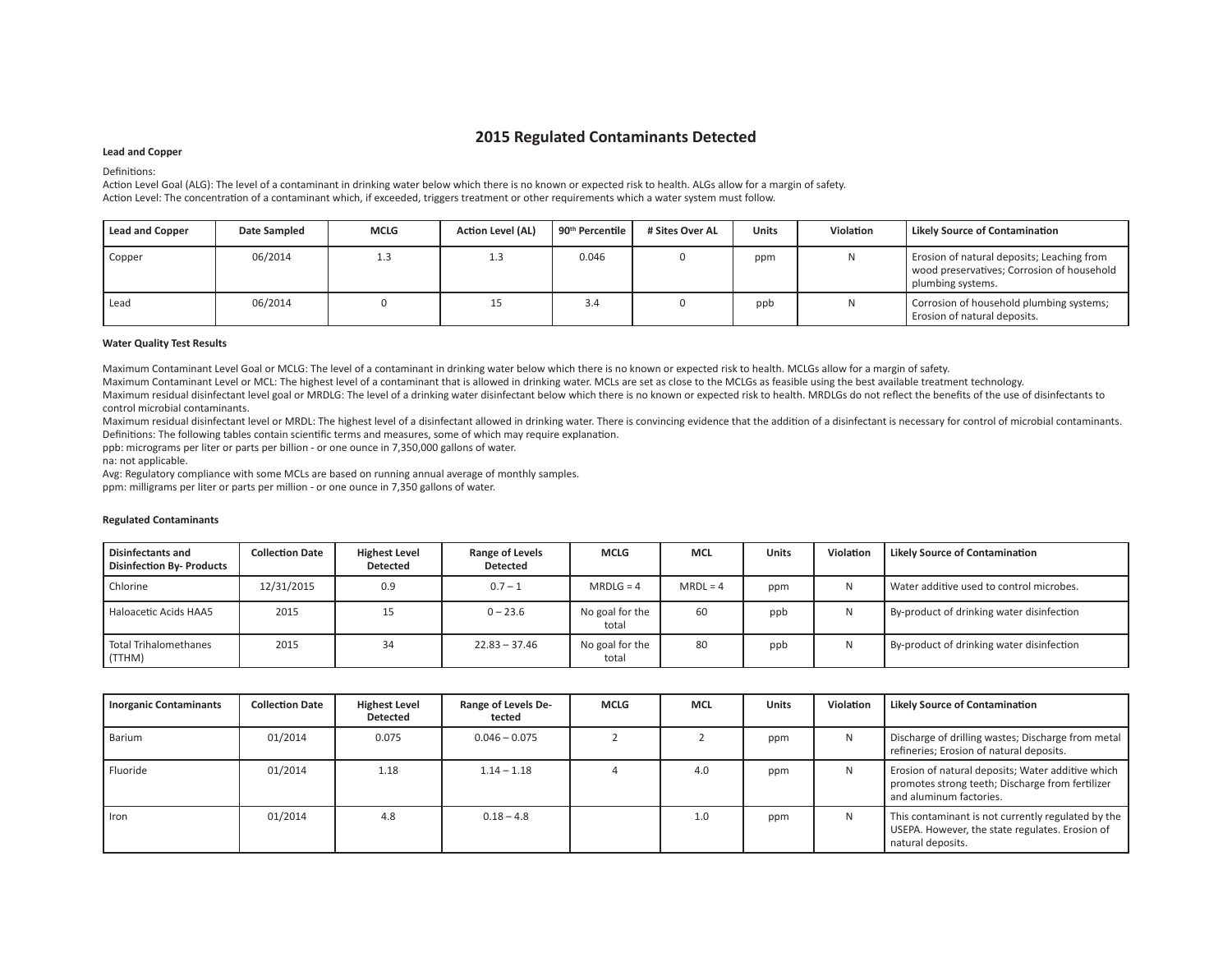| Manganese | 01/2014 | 66    | $13 - 66$   | 150 | 150 | ppb | N  | This contaminant is not currently regulated by the<br>USEPA. However, the state regulates. Erosion of<br>natural deposits.               |
|-----------|---------|-------|-------------|-----|-----|-----|----|------------------------------------------------------------------------------------------------------------------------------------------|
| Sodium    | 01/2014 | 63    | $37 - 63$   |     |     | ppm | N  | Erosion from naturally occuring deposits: Used in<br>water softener regeneration.                                                        |
| Zinc      | 01/2014 | 0.019 | $0 - 0.019$ |     |     | ppm | N. | This contaminant is not currently regulated by the<br>USEPA. However, the state regulates. Naturally<br>occurring; discharge from metal. |

| <b>Radioactive Contaminants</b>            | <b>Collection Date</b> | <b>Highest Level</b><br>Detected | Range of Levels<br><b>Detected</b> | <b>MCLG</b> | <b>MCL</b> | <b>Units</b> | Violation | <b>Likely Source of Contamination</b> |
|--------------------------------------------|------------------------|----------------------------------|------------------------------------|-------------|------------|--------------|-----------|---------------------------------------|
| <b>Combined Radium</b><br>226/228          | 2014                   | 13.84                            | $12.3 - 13.84$                     |             |            | pCi/L        | N         | Erosion of natural deposits.          |
| Gross alpha excluding<br>radon and uranium | 2014                   | 18                               | $17.7 - 18$                        |             | 15         | pCi/L        | N         | Erosion of natural deposits.          |
| Uranium                                    | 02/17/2011             | 0.52746                          | $0.40081 - 0.52746$                |             | 30         | ug/l         | N         | Erosion of natural deposits.          |

# **Water Quality Data for the City of Chicago 2015 Regulated Contaminants Detected**

### **Coliform Bacteria**

| l Maximum Contaminant<br>Level Goal | <b>Total Coliform</b><br><b>Maximum</b><br><b>Contaminant Level</b> | Highest No. of<br>Positive | <b>Fecal Coliform</b><br>or E. Coli Maximum Contaminant Level | Total No. of Positive E. Coli<br>or Fecal Coliform Samples | <b>Violation</b> | Likely Source of Contamination          |
|-------------------------------------|---------------------------------------------------------------------|----------------------------|---------------------------------------------------------------|------------------------------------------------------------|------------------|-----------------------------------------|
|                                     | 5% of monthly samples<br>are positive.                              | 0.4                        |                                                               |                                                            |                  | I Naturally present in the environment. |

### **Lead and Copper**

Definitions:

Action Level Goal (ALG): The level of a contaminant in drinking water below which there is no known or expected risk to health. ALGs allow for a margin of safety. Action Level: The concentration of a contaminant which, if exceeded, triggers treatment or other requirements which a water system must follow.

| Lead and Copper | Date Sampled | <b>MCLG</b> | Action Level (AL) | 90 <sup>th</sup> Percentile | # Sites Over AL | <b>Units</b> | Violation | Likely Source of Contamination                                                                             |
|-----------------|--------------|-------------|-------------------|-----------------------------|-----------------|--------------|-----------|------------------------------------------------------------------------------------------------------------|
| Copper          | 2015         | ⊥⊷          |                   | 0.0782                      |                 | ppm          |           | Erosion of natural deposits; Leaching from wood<br>preservatives; Corrosion of household plumbing systems. |
| Lead            | 2015         |             |                   | 9.11                        |                 | ppb          |           | Corrosion of household plumbing systems; Erosion of<br>natural deposits.                                   |

### **Water Quality Test Results**

Maximum Contaminant Level Goal or MCLG: The level of a contaminant in drinking water below which there is no known or expected risk to health. MCLGs allow for a margin of safety.

Maximum Contaminant Level or MCL: The highest level of a contaminant that is allowed in drinking water. MCLs are set as close to the MCLGs as feasible using the best available treatment technology.

Maximum residual disinfectant level goal or MRDLG: The level of a drinking water disinfectant below which there is no known or expected risk to health. MRDLGs do not reflect the benefits of the use of disinfectants to control microbial contaminants.

Maximum residual disinfectant level or MRDL: The highest level of a disinfectant allowed in drinking water. There is convincing evidence that the addition of a disinfectant is necessary for control of microbial contaminant Definitions: The following tables contain scientific terms and measures, some of which may require explanation.

ppb: micrograms per liter or parts per billion - or one ounce in 7,350,000 gallons of water.

na: not applicable.

Avg: Regulatory compliance with some MCLs are based on running annual average of monthly samples.

ppm: milligrams per liter or parts per million - or one ounce in 7,350 gallons of water.